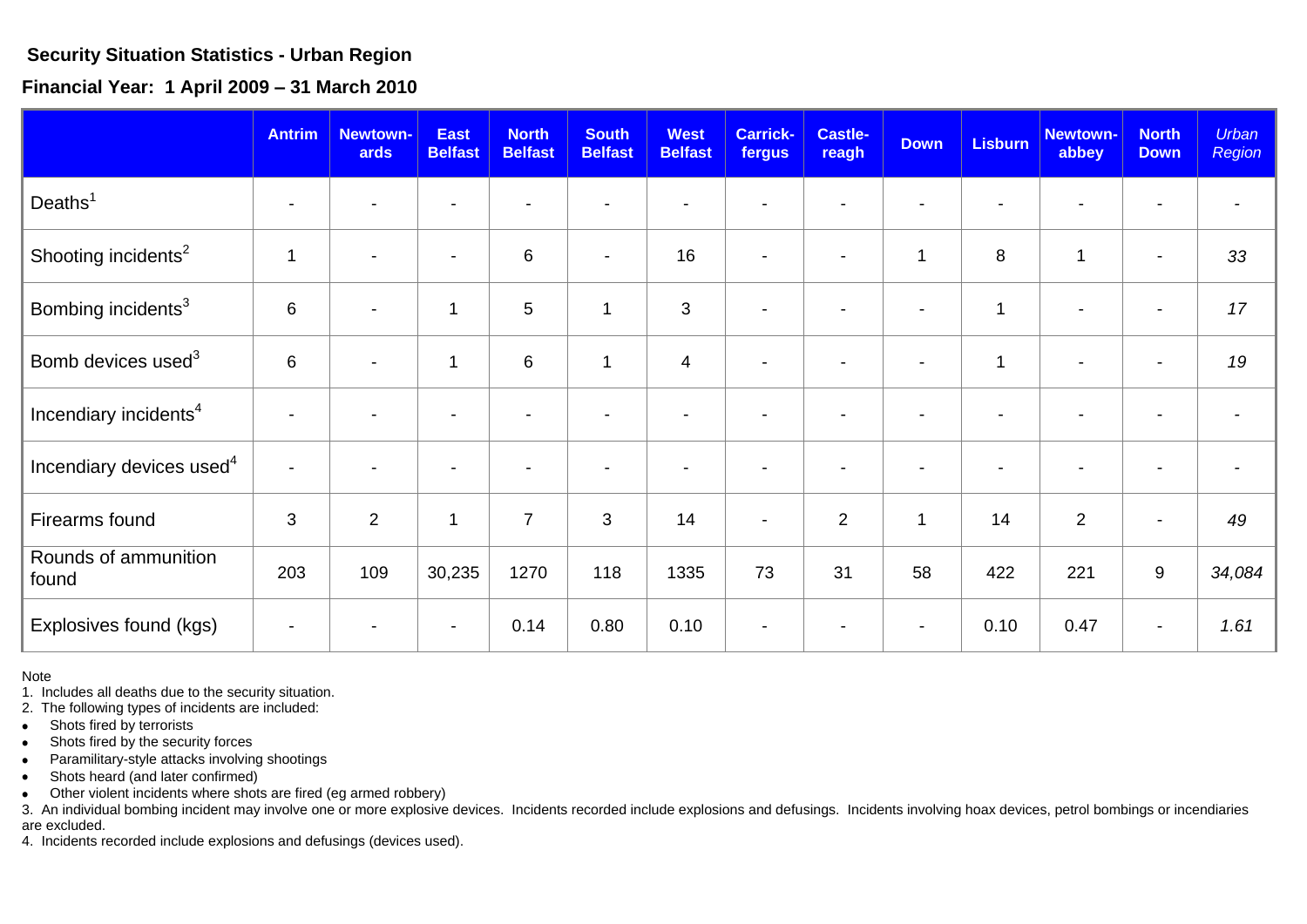## **Security Situation Statistics - Rural Region**

**Financial Year: 1 April 2009 – 31 March 2010**

|                                      | <b>Armagh</b>            | <b>Banbridge</b>         | <b>Ballymena</b>         | <b>Ballymoney</b>        | <b>Coleraine</b>         | <b>Cookstown</b> | <b>Craigavon</b>         | Dungannon &<br><b>South Tyrone</b> | Fermanagh |
|--------------------------------------|--------------------------|--------------------------|--------------------------|--------------------------|--------------------------|------------------|--------------------------|------------------------------------|-----------|
| Deaths $1$                           |                          | $\blacksquare$           |                          |                          | $\overline{\phantom{a}}$ |                  |                          | $\overline{\phantom{0}}$           |           |
| Shooting incidents <sup>2</sup>      | 3                        | 1                        | $\overline{4}$           |                          |                          |                  | $\overline{4}$           | $\overline{2}$                     |           |
| Bombing incidents <sup>3</sup>       | 5                        | 1                        | $\overline{\phantom{a}}$ | 1                        | $\blacksquare$           | 1                | $\overline{2}$           | $\overline{2}$                     |           |
| Bomb devices used <sup>3</sup>       | $\overline{7}$           | -1                       | $\blacksquare$           | -1                       | $\overline{\phantom{0}}$ | 1                | $\overline{2}$           | $\overline{2}$                     |           |
| Incendiary incidents <sup>4</sup>    |                          | $\blacksquare$           |                          |                          |                          |                  |                          |                                    |           |
| Incendiary devices used <sup>4</sup> | $\overline{\phantom{a}}$ | $\overline{\phantom{a}}$ | $\overline{\phantom{a}}$ | $\overline{\phantom{a}}$ | $\overline{\phantom{a}}$ |                  | $\overline{\phantom{a}}$ | $\overline{\phantom{a}}$           |           |
| Firearms found                       | 8                        | $\overline{\phantom{a}}$ | 1                        |                          | $\blacksquare$           |                  | $\mathbf 1$              | 3                                  | 2         |
| Rounds of ammunition<br>found        | 146                      | $6\phantom{1}6$          | 46                       |                          | $\mathbf{3}$             | $\overline{4}$   | 155                      | 135                                | 182       |
| Explosives found (kgs)               | 0.58                     |                          |                          |                          |                          |                  |                          |                                    |           |

Note

1. Includes all deaths due to the security situation.

2. The following types of incidents are included:

• Shots fired by terrorists

Shots fired by the security forces  $\bullet$ 

• Paramilitary-style attacks involving shootings

• Shots heard (and later confirmed)

Other violent incidents where shots are fired (eg armed robbery)

3. An individual bombing incident may involve one or more explosive devices. Incidents recorded include explosions and defusings. Incidents involving hoax devices, petrol bombings or incendiaries are excluded.

4. Incidents recorded include explosions and defusings (devices used).